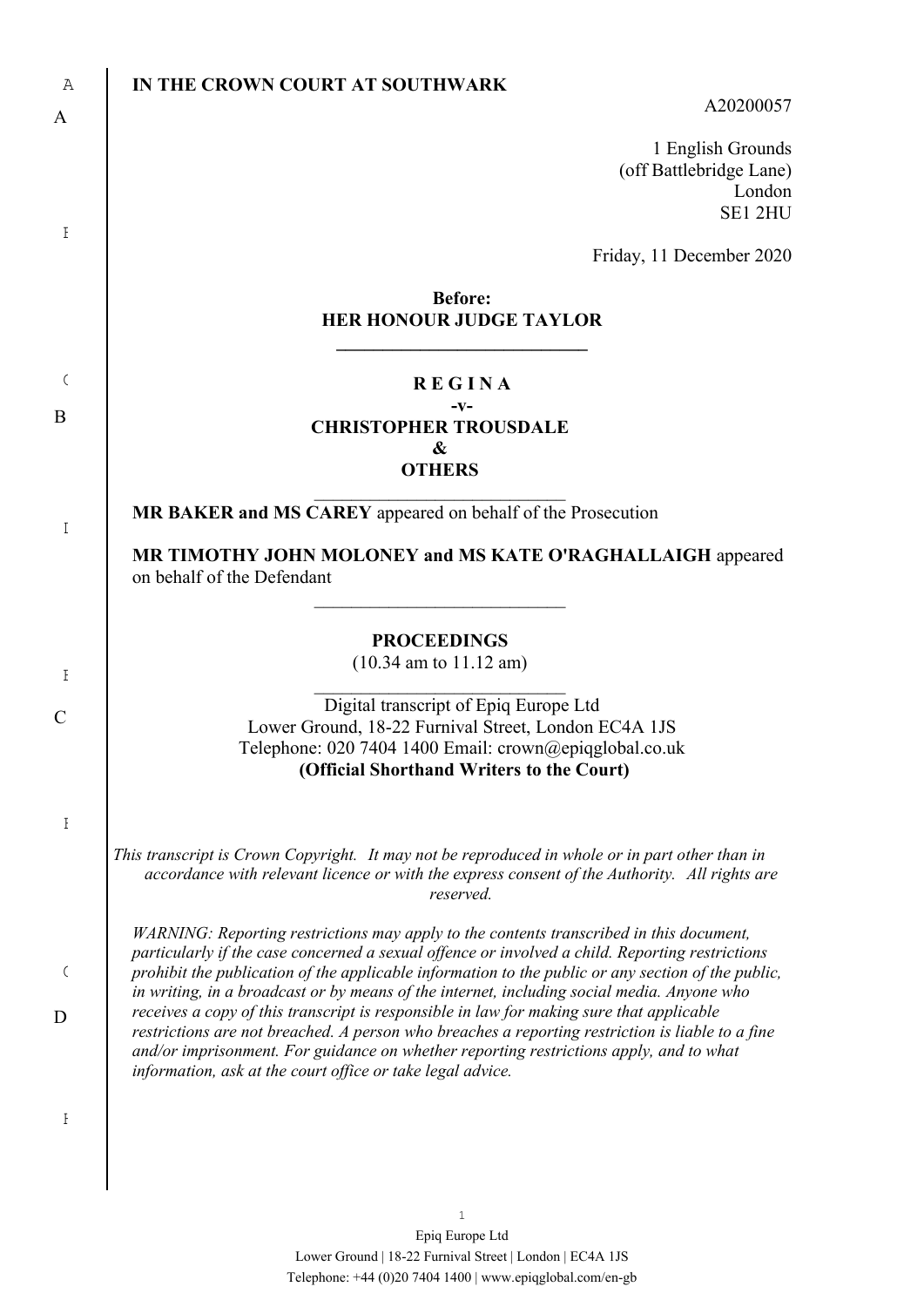**(10.35 am)**

JUDGE TAYLOR: May I first apologise for the slight delay. I have sent the jury out in another case and unfortunately the van did not arrive, the prison van did not arrive which is the reason for it.

MR BAKER: My Lady, may I start by making introductions.

JUDGE TAYLOR: Yes.

- MR BAKER: I appear on behalf of the respondent to these proceedings together with my learned friend Ms Carey. The Appellants, Mr Patel, Ms Rudkin and Mr Trousdale are represented by Mr Moloney and Ms O'Raghallaigh who sits behind him and the Appellants Ms Ashraf and Ms Barang appear represented by Mr Patel of Queens Counsel and Mr Smith. Of those five appellants all are present in court except for Ms Rudkin who is not here.
- JUDGE TAYLOR: Yes.

MR BAKER: The sixth appellant is Ms Clife.

JUDGE TAYLOR: Yes.

MR BAKER: Who is unrepresented and does not appear today. She was written, as I understand, to by the court on 7 December in terms indicating that the matter will be heard but she did not need to attend.

JUDGE TAYLOR: Yes.

MR BAKER: But there would be CVP available should she wish to avail herself of it.

JUDGE TAYLOR: Thank you.

MR BAKER: She has also been provided by those who instruct me with a copy of the note which I hope that my Lady and my colleagues have seen in relation today and so she is aware of the stance taken in relation to her appeal and the matters arising.

B

C

 $D$ 

E

G

F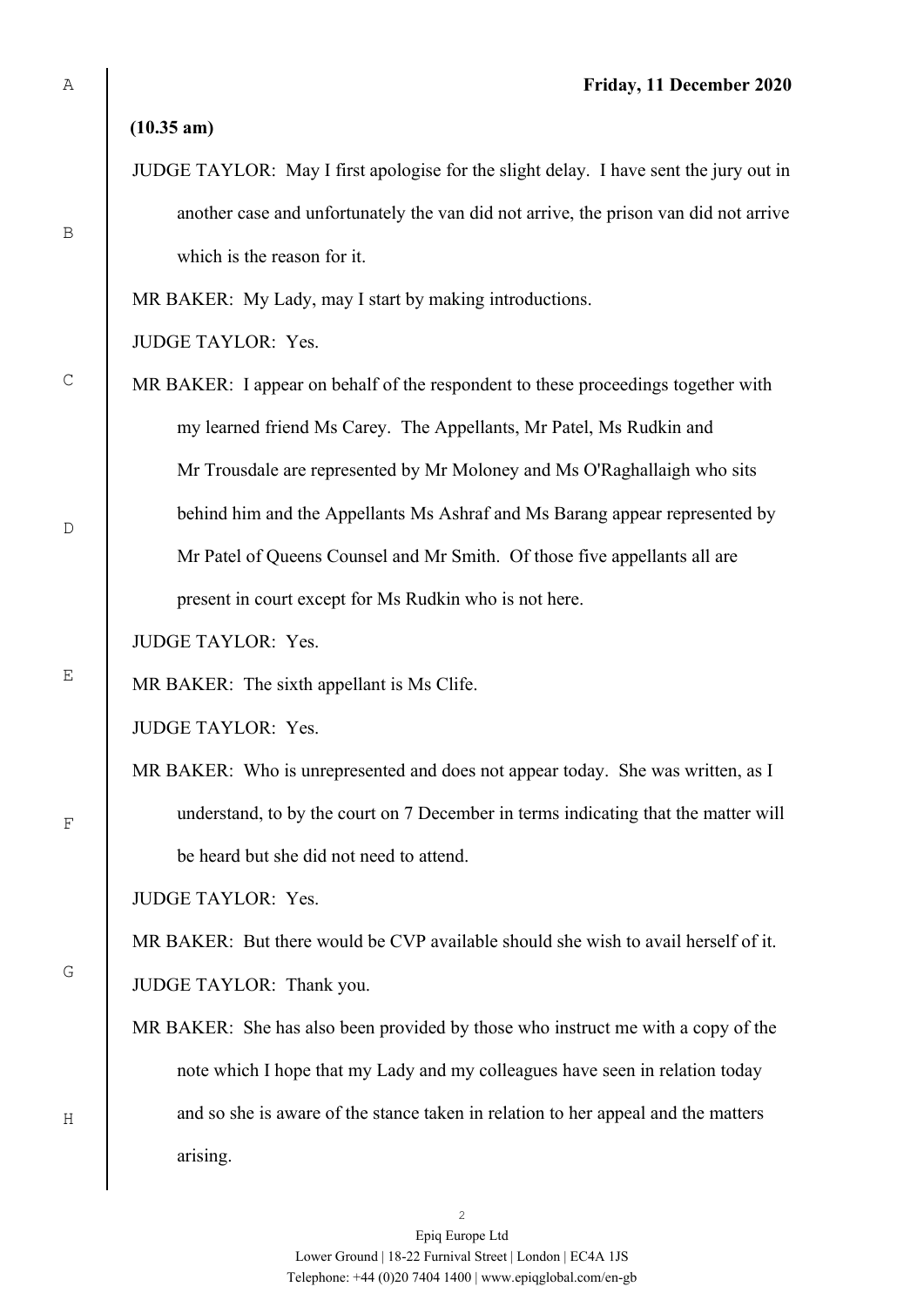JUDGE TAYLOR: Yes.

MR BAKER: Although, of course, she was also aware of the stance of the respondents since 2 October when she was written to.

JUDGE TAYLOR: Yes.

MR BAKER: And so her absence need not prevent proceedings from continuing in her case subject to my Lady's better judgment.

JUDGE TAYLOR: Yes, there is absolutely no detriment to her.

MR BAKER: Thank you. My Lady, the first matter to set out, and perhaps I ought to bearing in mind the interest in the case, simply identify what these appeals relate to.

JUDGE TAYLOR: Yes, thank you.

MR BAKER: The convictions of the six appellants and I shall deal with them in chronological order are as follows. Mr Ashraf entered a plea of guilty to an offence of theft on 8 January 2004 before the South Western Magistrates' Court. He was committed for sentence to the Kingston Crown Court where he received a sentence of nine months' imprisonment and made subject to a confiscation order in the sum of £25,000.

Mr Trousdale pleaded guilty to three charges of false accounting on 8 March 2004 before the Scarborough Justices and was sentenced to a community punishment order with attached condition of probation and a fine.

Ms Rudkin pleaded guilty at the Burton-on-Trent Magistrates' Court on 23 March to an offence of theft. She was committed for sentence to the Stafford Crown Court where she was sentenced to 12 months' imprisonment suspended for two years with conditions attached of 300 hours of unpaid work and an electronically monitored curfew for six months, and additionally in her case, a confiscation order was made in the sum of £43,894.15 payable within six months

B

C

 $D$ 

E

F

G

Epiq Europe Ltd Lower Ground | 18-22 Furnival Street | London | EC4A 1JS Telephone: +44 (0)20 7404 1400 | www.epiqglobal.com/en-gb

3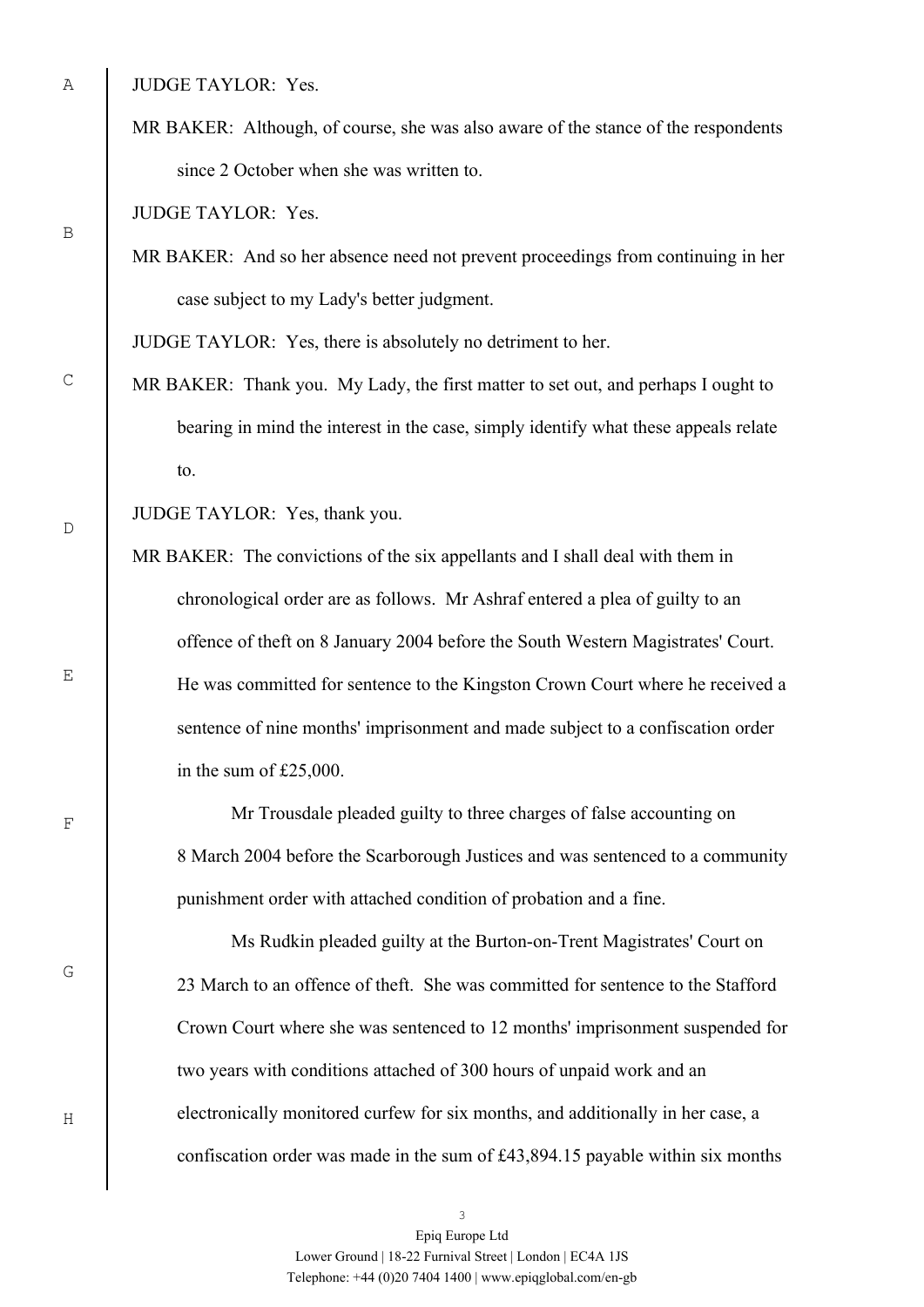and with a default term of 15 months' imprisonment attached.

Ms Clife pleaded guilty to an offence of fraud on 26 October 2010 before the Basingstoke Magistrates' Court. She was committed to the Winchester Crown Court for sentence where she received a sentence of 100 hours of community service.

Mr Patel pleaded guilty to an offence of fraud on 6 June 2011 before the Oxford Justices. He was sentenced to 18 weeks imprisonment suspended for 12 months with a condition of curfew for two months.

Ms Barang pleaded guilty to an offence of fraud on 3 September 2012 between the Luton Justices and she was sentenced to four weeks imprisonment suspended for 12 months with a supervision order as an attached condition.

Those, my Lady are the six appellants that now appear before the court.

JUDGE TAYLOR: Yes.

MR BAKER: As my Lady and your colleagues know between March 2015 and indeed March 2020 the Criminal Cases Review Commission received applications from a total of 61 individuals, including the six appellants, all formerly sub-post masters or other Post Office workers. They had all been either convicted or pleaded guilty to theft, fraud or false accounting in respect of Post Office monies. The basis for those applications to the CCRC in general terms related to the Horizon computer system and the suggestion that there were faults with that system that could have caused shortfalls in branch accounts for which they had then been prosecuted.

Separately to that, group litigation was conducted before the High Court. The group litigation had some 589 claimants. Those claimants --

JUDGE TAYLOR: Just a moment, Mr Baker, I don't think my colleagues have a copy of the note. Is there a spare copy?

MR BAKER: We have spares.

A

B

 $D$ 

C



G

F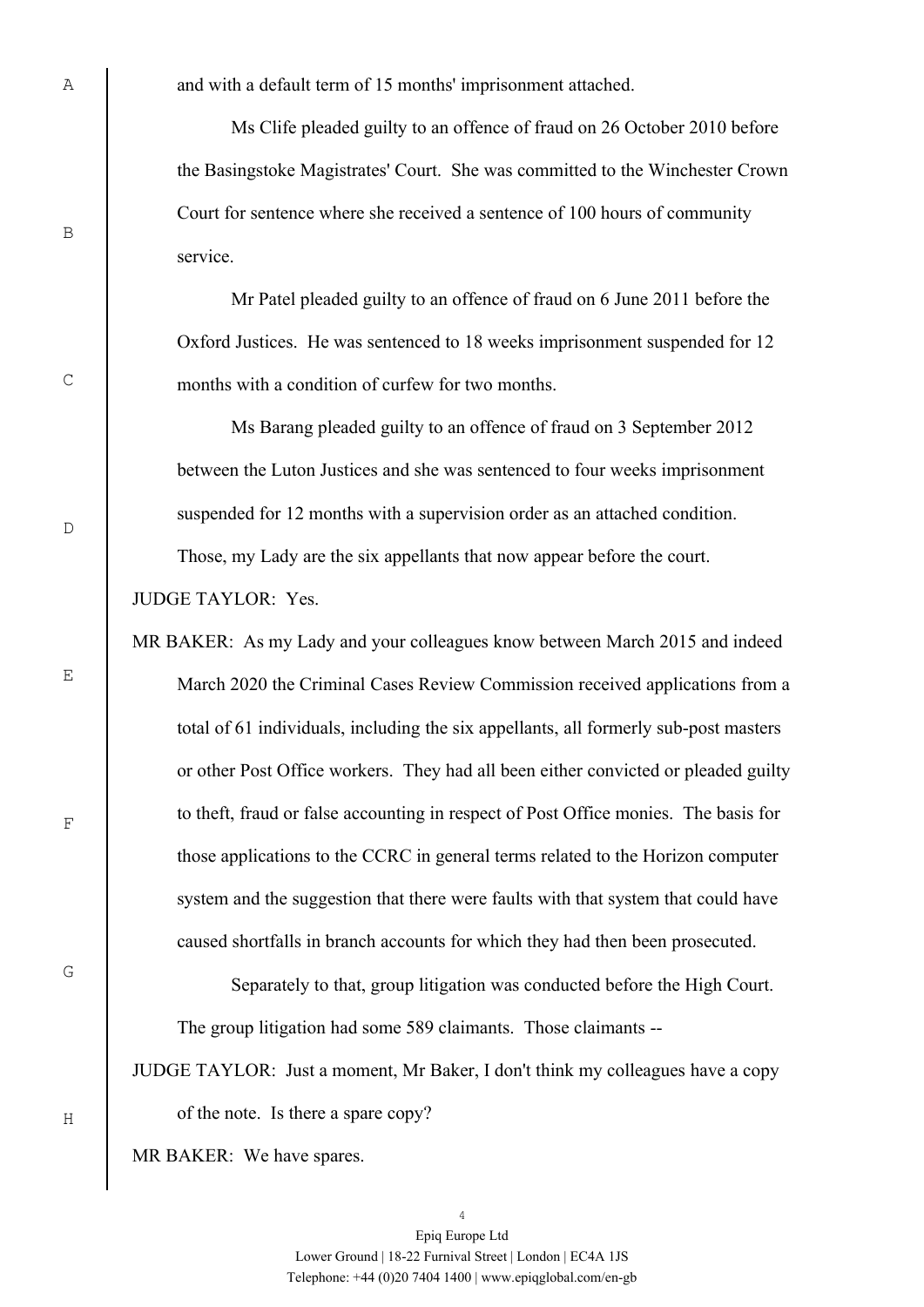JUDGE TAYLOR: Thank you. Yes.

MR BAKER: I do apologise.

JUDGE TAYLOR: Thank you. Yes.

MR BAKER: That group litigation came effectively to a head last year in two judgments from Mr Justice Fraser. The common issued judgment in March and the Horizon issued judgment in December. Within those judgments and particularly the Horizon issue judgment, findings of fact were made that there were a number of bugs, errors or defects which had the potential to cause discrepancies and unexplained shortfalls within branch accounts. And I understand in fact that today is the one-year anniversary of the High Court claims being settled following those judgments.

JUDGE TAYLOR: Thank you. And you are moving on now to paragraph 7? MR BAKER: We are and I am grateful, my Lady.

JUDGE TAYLOR: In June and July of this year, the CCRC referred 41 of the applicants to the Court of Appeal Criminal Division by way of statements of reasons and in respondents notices by the Post Office it was indicated that with the exception of three of those, those appeals were not opposed and the opposed appeals and indeed the unopposed appeals will be dealt with in March 2021 by the Court of Appeal.

In July of this year, on 13 July, these six appellants were referred by the Criminal Cases Review Commission to this court under section 11 of the Criminal Appeal Act of 1995 and the statement of reasons for each of those referrals identified that in view of the findings of fact by Mr Justice Fraser in the group litigation that there was a real possibility that the Crown Court would set aside their pleas of guilty and stay further proceedings an abuse of process.

So, my Lady, that is how these matters come before the court.

5 Epiq Europe Ltd Lower Ground | 18-22 Furnival Street | London | EC4A 1JS Telephone: +44 (0)20 7404 1400 | www.epiqglobal.com/en-gb

B

A

 $\overline{D}$ 

C

E

G

F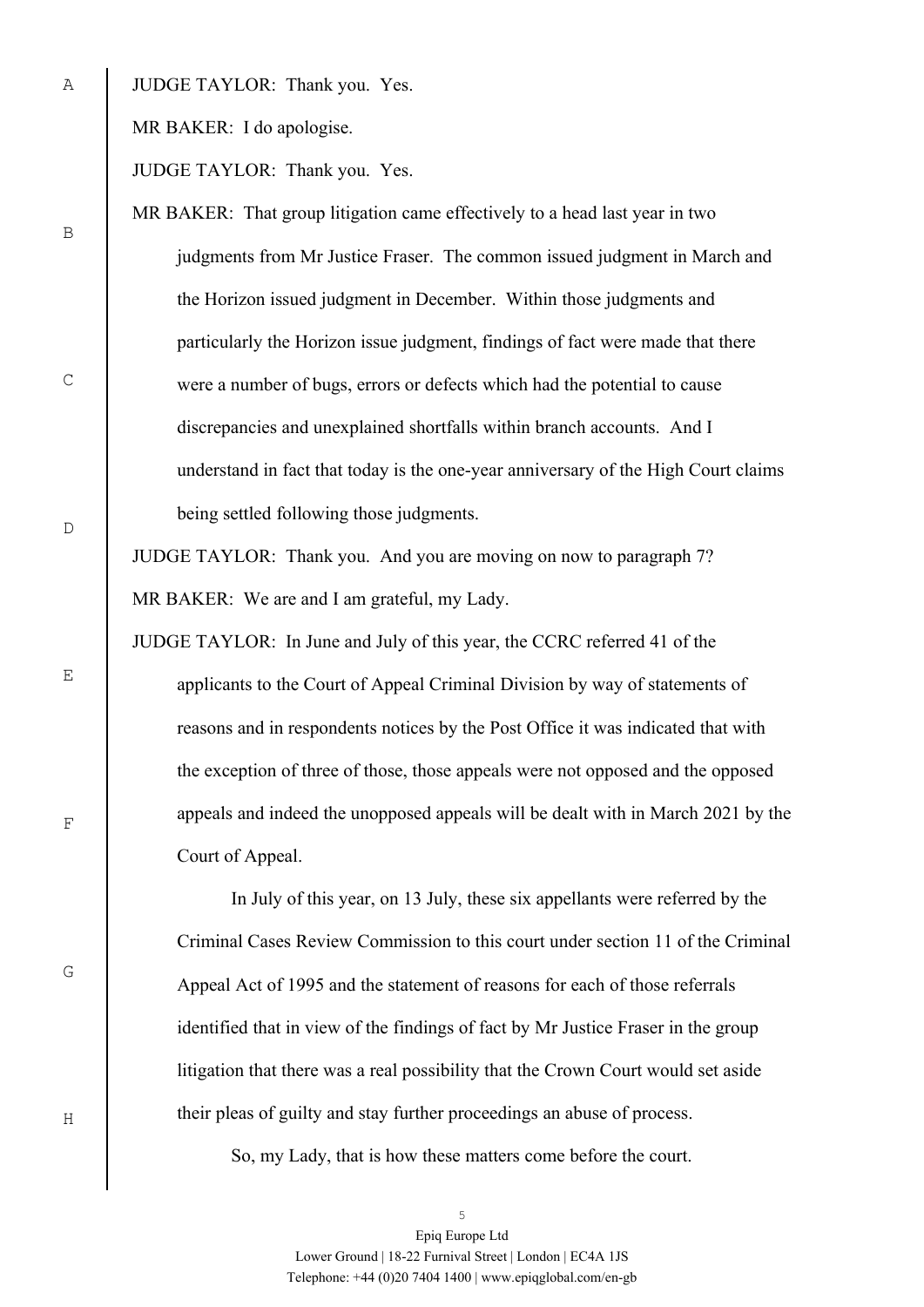JUDGE TAYLOR: Yes.

- MR BAKER: As my Lady has I hope seen from the note there is a short point of procedure to be addressed, because it is the common view of the bar for the reasons set out in my note, and I can address you in more detail should you wish to hear it, that the operation of section 11 sub-section 2 of the 1995 Act has the effect of vacating the guilty pleas and by virtue of section 79 of what is now the Senior Courts Act of 1981 as with any other appeal to the Magistrates' Court to the Crown Court proceedings followed as hearing to **(inaudible)**
- JUDGE TAYLOR: Yes, well, I have looked at that point and I am satisfied that that is the correct approach.
- MR BAKER: I am extremely grateful, my Lady and in that case we proceed straight to what I know the appellants have been looking to for some time which is that in respect of each of those six appellants the respondent offers no evidence.

JUDGE TAYLOR: Thank you.

- MR BAKER: My Lady, given the public interest in this matter, I don't know whether the court would wish to hear a short explanation as to how those decisions were reached for the record, and if so, Ms Carey is in a position to provide a short explanation to the court.
- JUDGE TAYLOR: Yes, thank you. I bear in mind, of course, that there are still some matters outstanding in the Court of Appeal Criminal Division. I am sure that Ms Carey is aware of that and that anything that will be explained will not be in contravention of any guidance that has been given by the Court of Appeal.

MR BAKER: My Lady, no, thank you.

JUDGE TAYLOR: Yes, Ms Carey.

MS CAREY: My Lady, nothing I will say will trespass on those matters before the Court of Appeal, but can I indicate this that in addition to writing to the court on

A

B

C

 $D$ 

E

F

G

Epiq Europe Ltd Lower Ground | 18-22 Furnival Street | London | EC4A 1JS Telephone: +44 (0)20 7404 1400 | www.epiqglobal.com/en-gb

6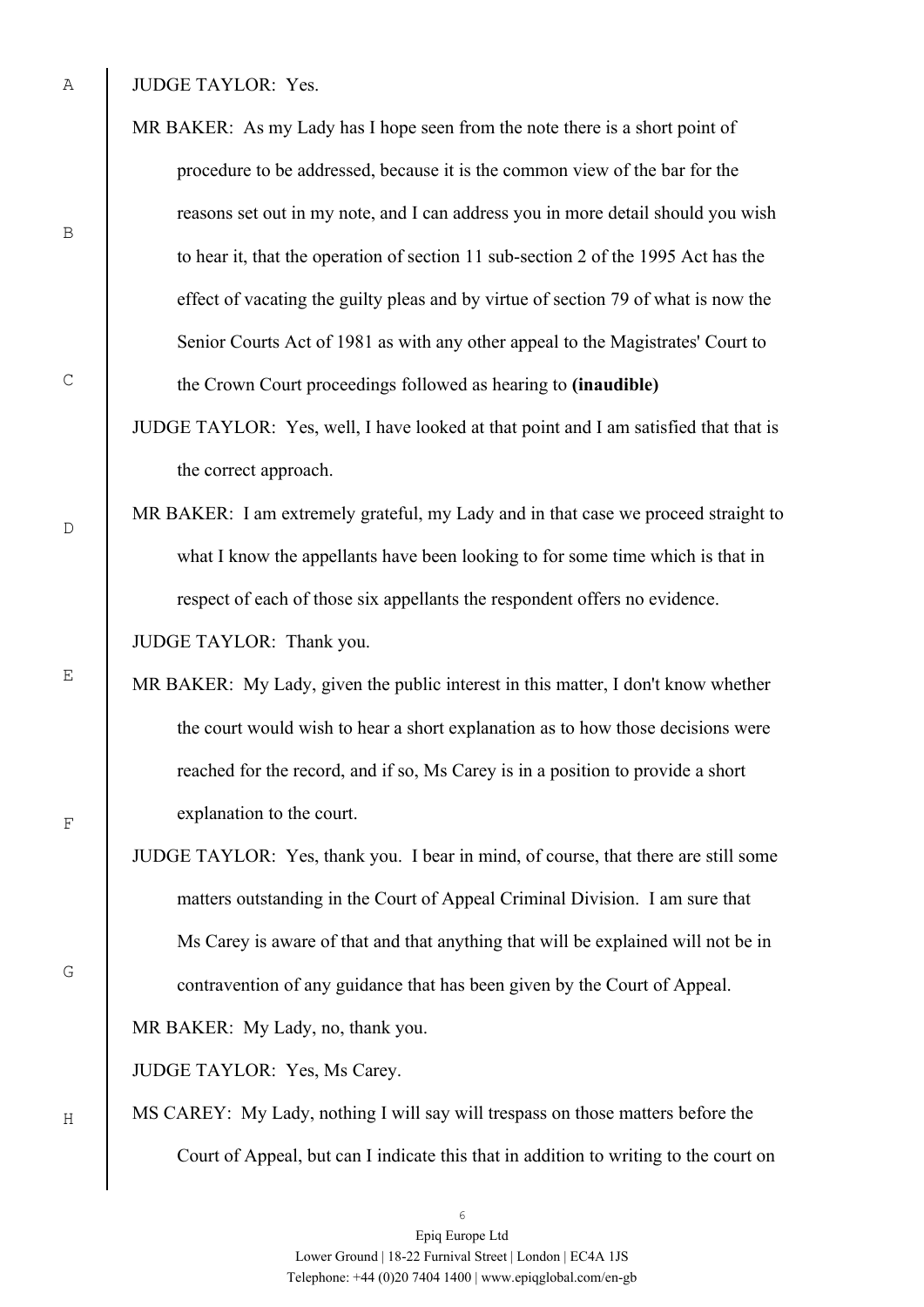2 October 2020, the Post Office wrote to the individual appellants to explain that not only that they would not be contesting the appeal but to set out a short explanation for why Post Office had come to that decision. And in those letters Post Office stated that as a consequence of the High Court judgements it considered that the High Court findings in general terms did in fact establish that Post Office did not routinely investigate or disclose the possibility that evidence of the Horizon system may be unreliable.

Turning to each appellant individually. In Mr Ashraf's case in 2003 in his interview he admitted that he took money to pay staff wages and bills and thereafter pleaded guilty. In the group litigation he gave a different account and said that he had taken monies to repay the retail side of his business which had been lending money to the Post Office account to cover unexplained shortfalls.

In his particular case in order to fairly resolve any appeal, including whether there may be any abuse of process issues raised by CCRC, it will be necessary to determine which of those two explanations were correct, but as my Lady may appreciate given the time that has elapsed since the investigation into Mr Ashraf, the data retention policies of both Post Office and Fujitsu, who developed and managed the Horizon system, Post Office no longer has access to all of the relevant evidence in his case. He is unable to access the transaction data from Horizon to check whether there was in fact any Horizon generated shortfall or not, and so bearing all of those matter in mind, Post Office has come to the view that there is no in his case a realistic prospect of conviction.

Mrs Barang was interviewed in May 2012. She stated that she had accepted transaction corrections which are essentially the Post Office way of correcting a discrepancy which resulted in cash shortages and she had taken money to cover those unexplained losses in her branch. She made reference in

7

 $\overline{D}$ 

C

A

B

E

G

H

F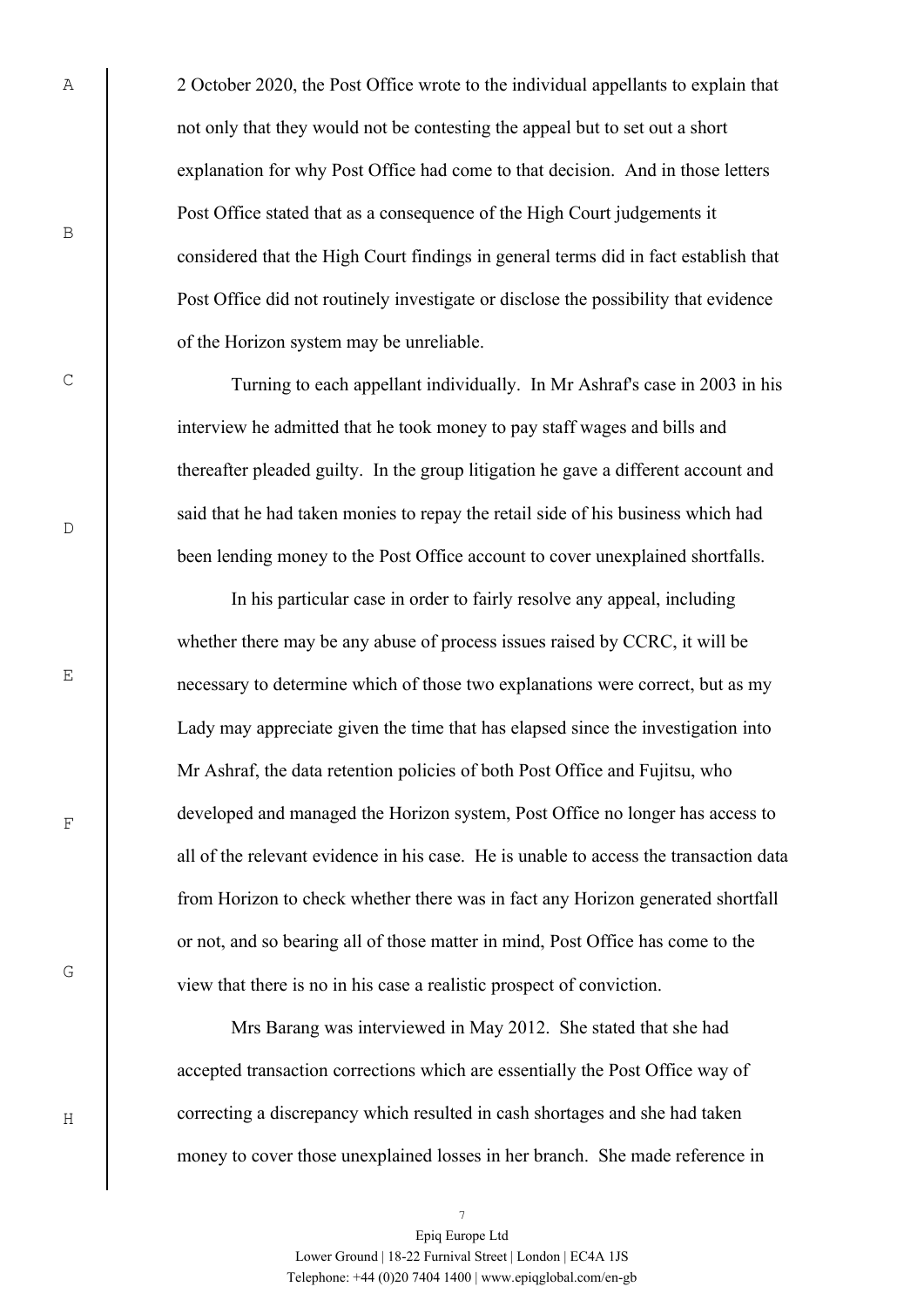her interview to problems with Horizon and accepted inflating the cash figures to balance the branch account. It is clear therefore that he reliability of Horizon was essential to her criminal case.

Mrs Clife's branch was audited in June 2010. In her subsequent interview she stated there had been discrepancies in the branch accounts such that she had inflated the cash on hand figures, i.e. the amount of money immediately available in any trading period in order to balance those accounts.

During mitigation in her proceedings and her sentence the court was told that the problems with the accounts had worsened after Horizon had been installed, and indeed during the group litigation Mrs Clife explained that she was unaware that there could be other explanation, namely the bug, errors and defects for the alleged shortfall. So, again in her case, the reliability of Horizon was therefore essential.

Mr Patel in 2010 and 2011 accepted falsifying branch trading statements to cover up for the fact that he had used Post Office money to pay bills and keep his business afloat. At that stage he did not appear to suggest that problems with Horizon were the reason for his conduct. However, the CCRC statement of reasons makes reference to Mr Patel encountering what pronounced shortages from 2008 onwards such that he reliability of Horizon is likely to be an issue in his case.

In relation to Mr Patel Post Office has paid particular attention to parts with a code for Crown prosecutors which enables the prosecution in certain circumstances to consider whether the public interest requires there to be a prosecution. I can take my Lady to the particular paragraphs if you need me to, but Post Office have considered those public interest factors in relation to the particular facts of his case and Post Office has determined that the public interest

B

A

C

 $\overline{D}$ 

E

G

F

8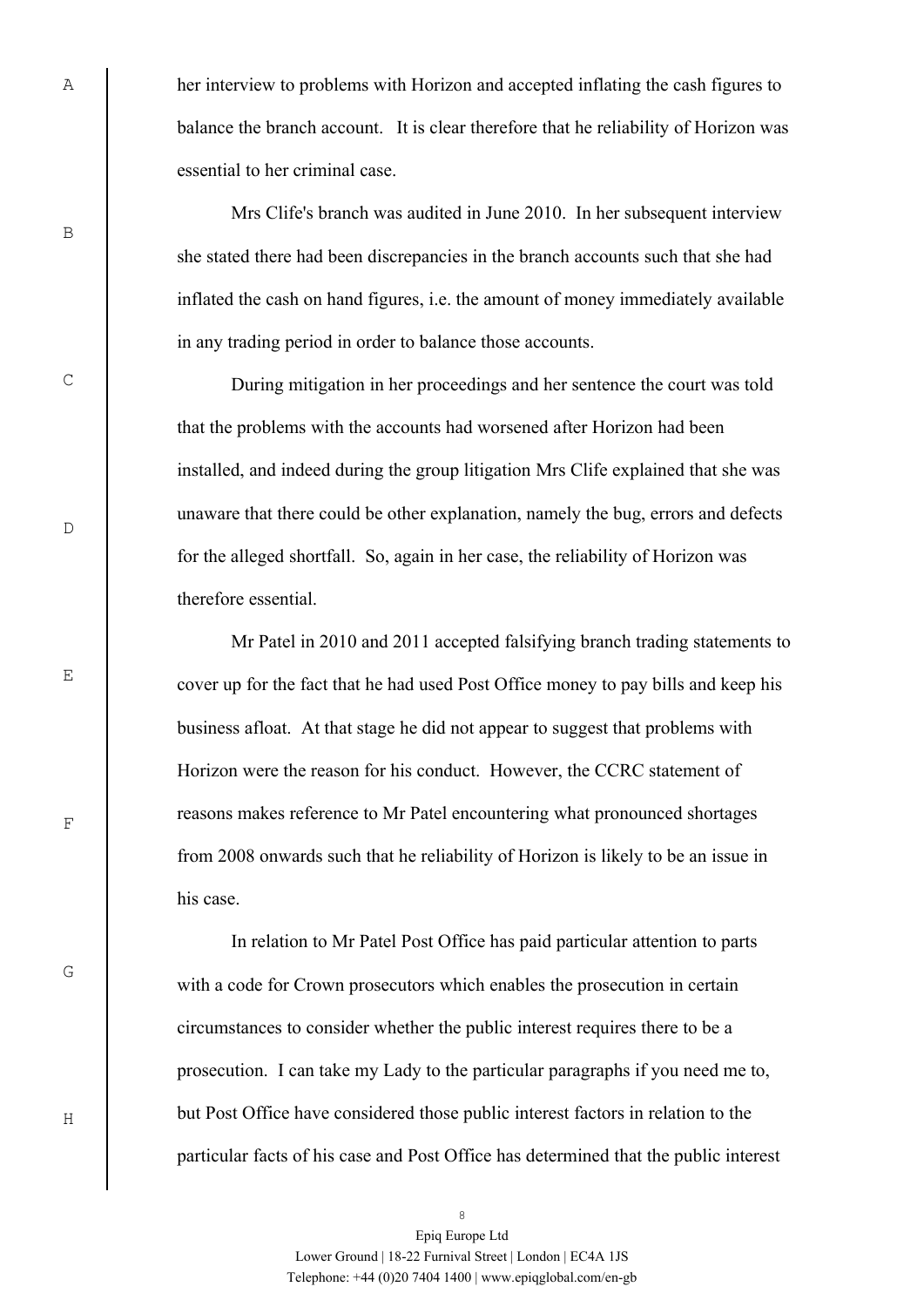test is not met.

May I say publicly for the record for those who don't understand there is of course a two-stage test where there is an evidential sufficiency and a realistic prospect of conviction thereby and a public interest test. Both those tests need to be met in order for a prosecution to be brought and given that the Post Office do not consider that the public interest test is met, that is the reason for the offering of no evidence in his case.

## JUDGE TAYLOR: Yes, thank you.

MS CAREY: Turning to Mrs Rudkin in 2008 in her interview, she stated that the branch had been experiencing losses which she has initially tried to make good with her own money. That had left her unable to pay her business and household bills. She explained that she then used Post Office money to pay those bills intending to repay the sums taken, and she accepted inflating the cash figures in the branch accounts in order to conceal those losses.

There are a number of calls from her branch to the helpdesk relating to Horizon and balancing issues and so the reliability of Horizon in her case was therefore essential.

And finally, Mr Trousdale who was interviewed back in 2003. He stated that he had been experiencing unexplained shortages of cash and so had falsified the branch accounts to cover up those shortages. He told the interviewers that he had received a large number of error notices. They were the forerunners of transaction corrections, again used by Post Office to correct discrepancies in the accounts. He found those error notices confusing as he thought he had been following proper procedures. The reliability of Horizon therefore in his case was also essential.

And my Lady, those are the reasons in short for why Post Office has taken

B

C

 $\overline{D}$ 

E

F

G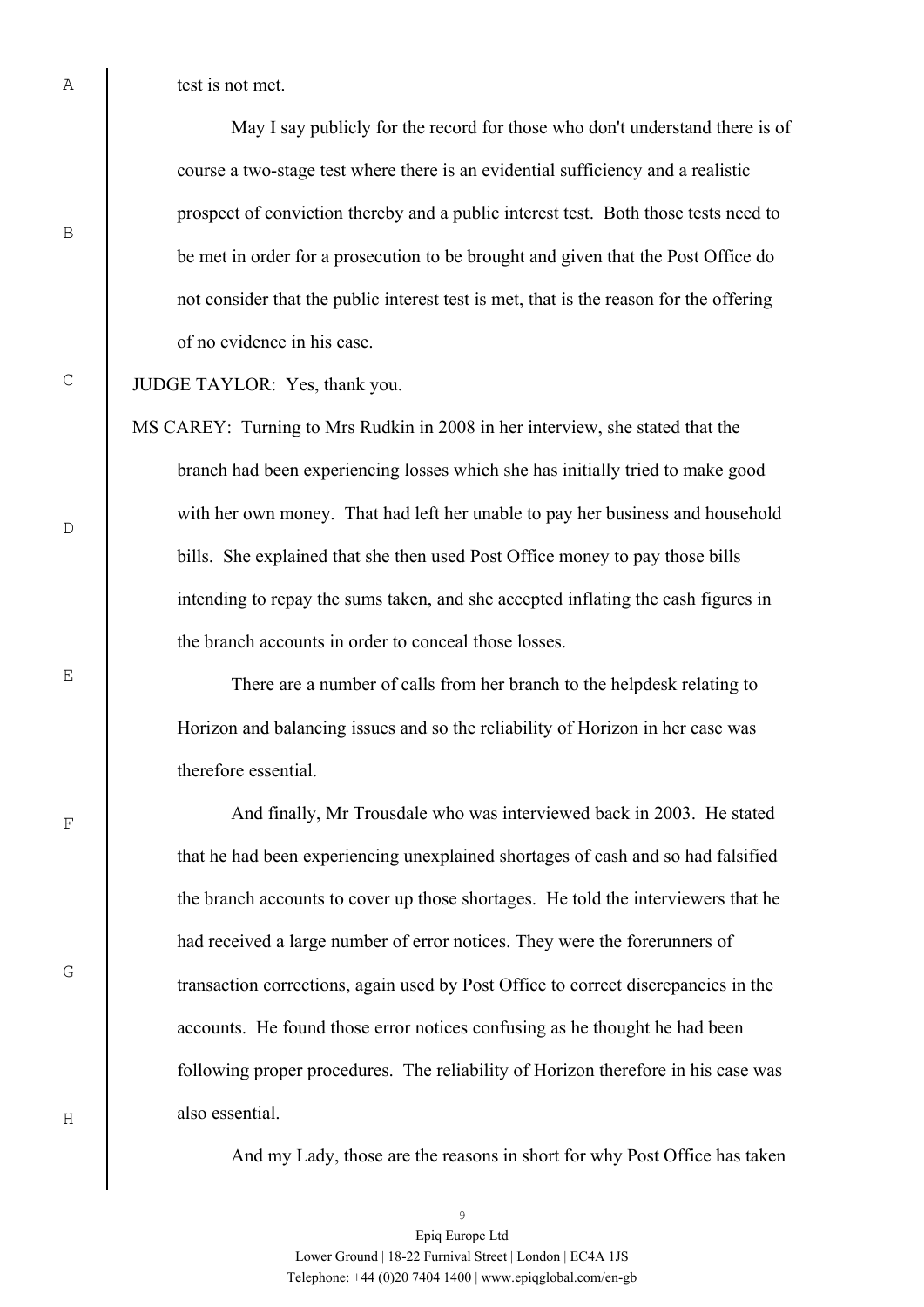the decision to offer no evidence in relation to these six appellants.

JUDGE TAYLOR: Yes, thank you, Ms Carey. Yes, Mr Moloney.

MR MOLONEY: Yes, thank you, my Lady. I represent Mr Patel, Mr Trousdale and Mrs Rudkin.

JUDGE TAYLOR: Yes.

MR MOLONEY: We are grateful to the court for the course that has been taken today and we have only one application and that is for the defendant's cost order on behalf of Mr Trousdale. I have a receipt for £130 for return train fare from Whitby to London today.

JUDGE TAYLOR: Yes, thank you.

MR MOLONEY: Thank you, my Lady.

JUDGE TAYLOR: Mr Patel.

MR PATEL: Yes, my I please, my Lady. May I just mention one matter as I know that Mr Ashraf wants this to be mentioned. It is in relation to the prosecution characterisation which has given two different explanations. He wants it to be known, less it to be reported, that that is what happened. He disputes that. I have explained to him that it matters not for present purposes but he just wanted me to mention that and I know the court will not mind that I had.

JUDGE TAYLOR: Yes, thank you.

MR PATEL: I am very grateful. Otherwise I would only ask **(inaudible)** similarly for **(inaudible)** 

G

H

## **(Some disturbance with microphones in court room)**

MR BAKER: I think it may be Mrs Rudkin and I would ask that they mute their microphones.

JUDGE TAYLOR: Yes, could all those on CVP mute your microphones please. Yes, if you can leave the camera on and mute the microphone. **(Pause)** What I am

B

C

 $\overline{D}$ 

E

F

Epiq Europe Ltd Lower Ground | 18-22 Furnival Street | London | EC4A 1JS Telephone: +44 (0)20 7404 1400 | www.epiqglobal.com/en-gb

10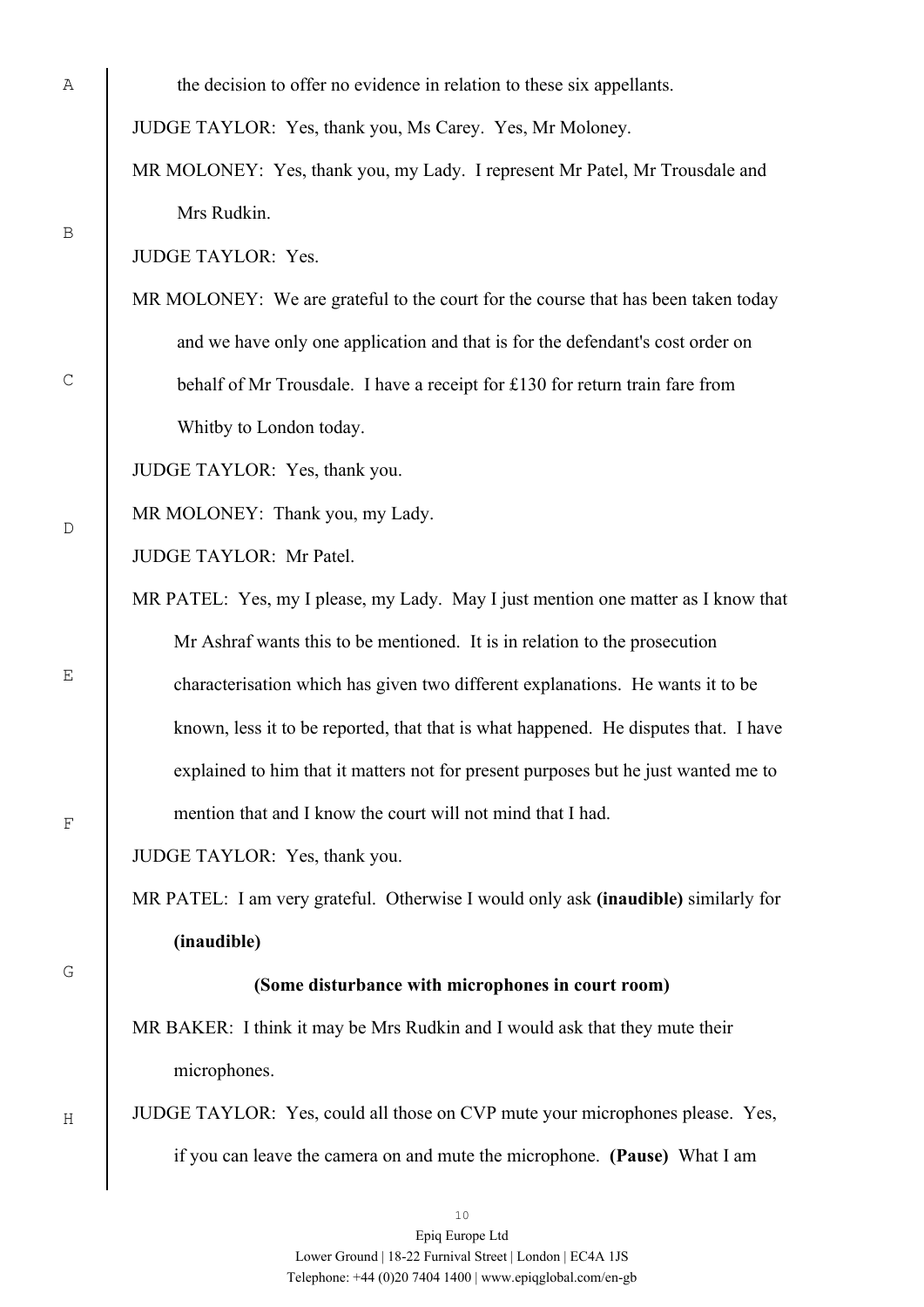going to ask you to do is just to mute Mrs Rudkin for a moment whilst Mr Patel finishes because I think we may have to go back through some of this for her and it maybe best just to mute her at the moment and try again. Yes, all right, thank you. Yes, Mr Patel.

- MR PATEL: Thank you, my Lady, I will be as quickly as possible. May I apply for two defendant's costs orders. Firstly, Mr Jasmine De Barang. I have produced a schedule of costs together with receipts. Shall I leave those with my Lady's clerk. JUDGE TAYLOR: Yes, thank you.
- MR PATEL: All right. The total amount is £1,697.90 and that comprises legal representation in the proceedings before and also travel costs. And in respect of Mr Ashraf, can we ask for 14 days to submit his application because we are still waiting on some receipts.

JUDGE TAYLOR: Yes, thank you.

MR PATEL: Thank you very much.

JUDGE TAYLOR: What I think I am going to do, I have just had a word with the Magistrates about the cost for Mr Trousdale. So, we will make a defendant's cost order for £130 in the case of Mr Trousdale and as far as the other two defendants are concerned, appellants are concerned, if you submit the costs schedule the court will make an order appropriately.

MR PATEL: I am grateful, my Lady.

JUDGE TAYLOR: Thank you. Yes.

- MS CAREY: I don't know if my Lady wishes to try and resume with Mrs Rudkin so that she can hear the explanation that I gave a moment or two ago. I am entirely in the technical hands, I suspect, of both her and indeed the court.
- JUDGE TAYLOR: Yes, I don't know whether the court has a telephone number for her.

B

A

 $\overline{D}$ 

E

C



G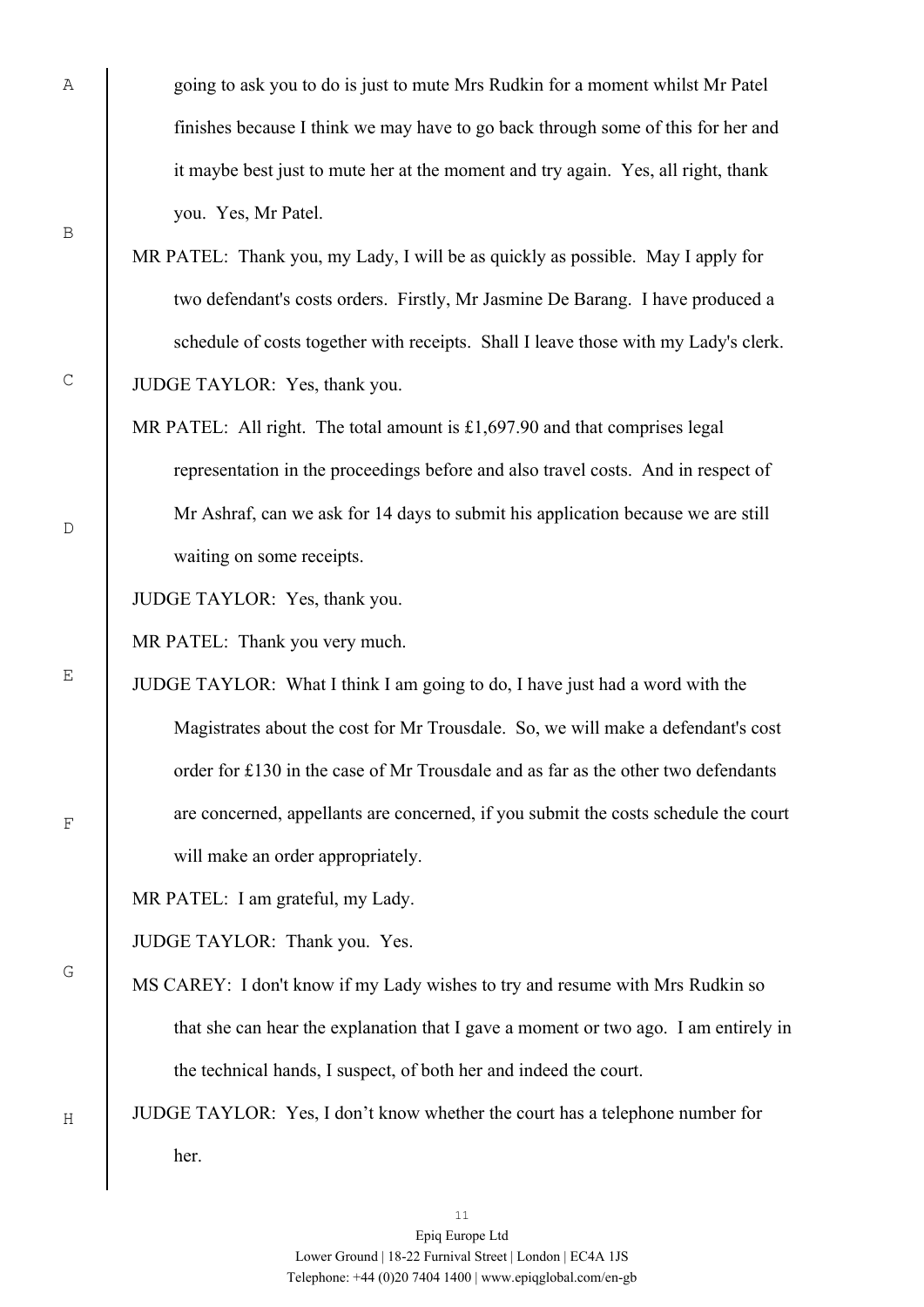- JUDGE TAYLOR: Yes. What I am going to ask him to do is ring her while she is still on mute within the court and see whether she can -- I think she has now disappeared again. And whether she can join us with her microphone muted but with her audio on and he screen on.
- MR BAKER: My Lady, I have to say I have received during the course of this hearing a message from Mr Vamos from Peters and Peters who is also attempting to follow and certainly the sound quality via the CVP is a difficulty for him as well. I wonder if in Ms Rudkin's case is whether the solution may be that the telephone link can be used for her and the link left on speaker so that she can hear through the telephone link what is being said.
- JUDGE TAYLOR: If I think if it is possible. It may simple be that what the court finds generally is that sometimes the people go out of the CVP and come back in again and for some reason it is better. So, if she can try and reconnect we will see whether she can do that, otherwise we may have to resort to a spider phone or something similar.
- MR PATEL: May I also perhaps suggest that a further enquiry of Mrs Rudkin which is that given that Mr Baker and Ms Carey were kind enough to set out their reasons in writing for the course that they have taken, whether or not if we were unsuccessful in seeking either create a video or audio link she would be content to proceed in any event.
- JUDGE TAYLOR: Yes, thank you. And so I am going to ask if you wouldn't mind, solicitor, just trying another go, thank you. Mr Baker, I don't know whether Mr Vamos would like to do the same as in go out and come back in again and see whether that works better.
- MR BAKER: We will pass that message on.

B

C

E

 $\overline{D}$ 

G

F

MS CAREY: It maybe that the solicitors may have.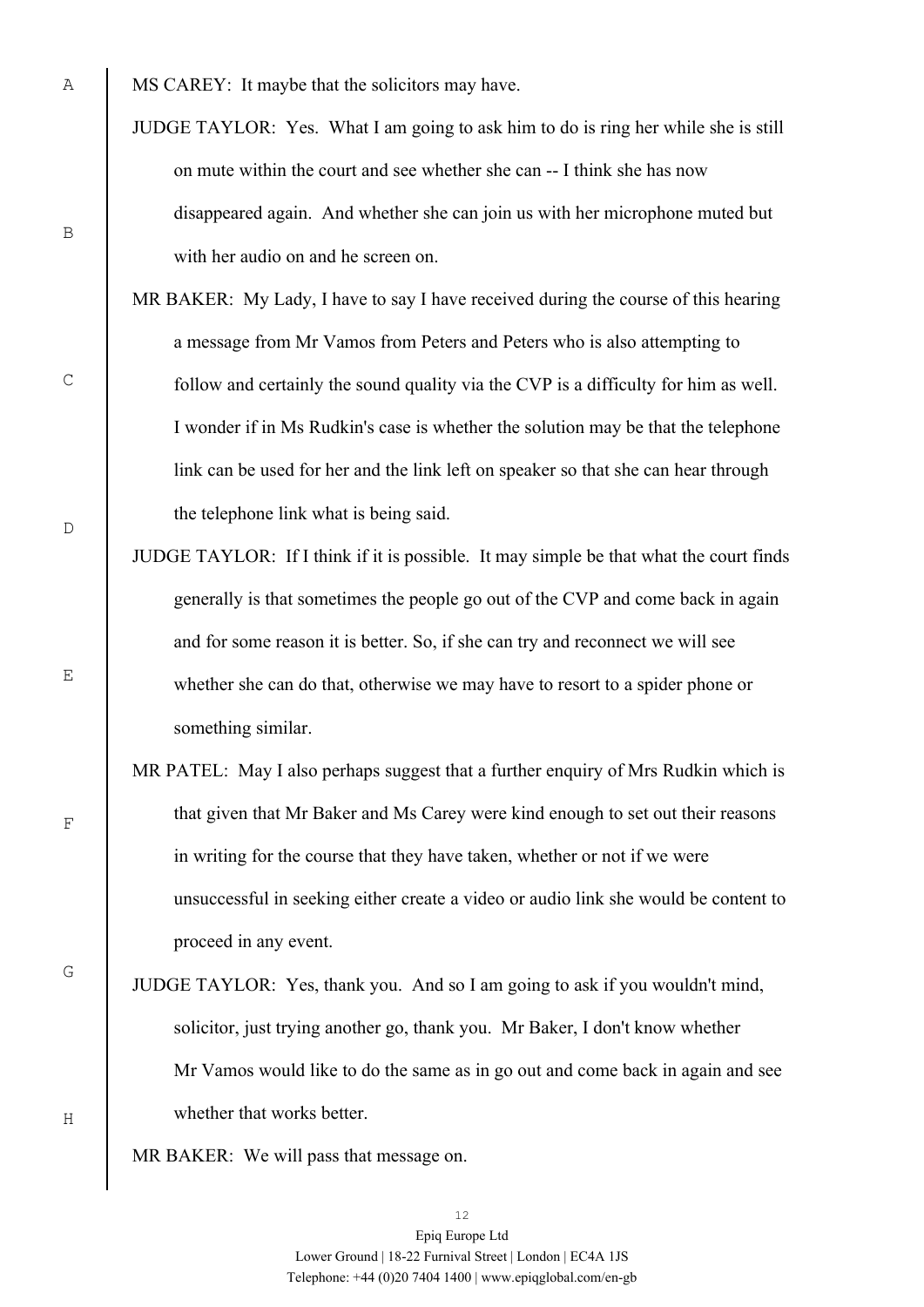| present. Perhaps the best thing is just to rise for a few moments whilst this is<br>being sorted out. I think it is preferable if she is able to attend as with all of the<br>appellants, thank you.<br>$(11.02 \text{ am})$<br>(A short adjournment)<br>(11.10 am)<br>JUDGE TAYLOR: This is the cost schedule in relation to Ms Barang, isn't it that has<br>just been passed up. Yes, thank you. Well, in relation to all of these appeals we<br>allow the appeals and enter not guilty verdicts in relation to all appeals. We also<br>grant the costs order in relation to Jasmine Barang. That is the sum of £1,697.90.<br>May I just say that I am sure that all of the appellants are grateful for the<br>approach that the Post Office has taken finally to this matter and that it can be put<br>to rest for them.<br>MS CAREY: I am grateful, thank you.<br>JUDGE TAYLOR: Thank you.<br>$(11.12 \text{ am})$<br>(Court adjourned) |
|---------------------------------------------------------------------------------------------------------------------------------------------------------------------------------------------------------------------------------------------------------------------------------------------------------------------------------------------------------------------------------------------------------------------------------------------------------------------------------------------------------------------------------------------------------------------------------------------------------------------------------------------------------------------------------------------------------------------------------------------------------------------------------------------------------------------------------------------------------------------------------------------------------------------------------------------|
|                                                                                                                                                                                                                                                                                                                                                                                                                                                                                                                                                                                                                                                                                                                                                                                                                                                                                                                                             |
|                                                                                                                                                                                                                                                                                                                                                                                                                                                                                                                                                                                                                                                                                                                                                                                                                                                                                                                                             |
|                                                                                                                                                                                                                                                                                                                                                                                                                                                                                                                                                                                                                                                                                                                                                                                                                                                                                                                                             |
|                                                                                                                                                                                                                                                                                                                                                                                                                                                                                                                                                                                                                                                                                                                                                                                                                                                                                                                                             |
|                                                                                                                                                                                                                                                                                                                                                                                                                                                                                                                                                                                                                                                                                                                                                                                                                                                                                                                                             |
|                                                                                                                                                                                                                                                                                                                                                                                                                                                                                                                                                                                                                                                                                                                                                                                                                                                                                                                                             |
|                                                                                                                                                                                                                                                                                                                                                                                                                                                                                                                                                                                                                                                                                                                                                                                                                                                                                                                                             |
|                                                                                                                                                                                                                                                                                                                                                                                                                                                                                                                                                                                                                                                                                                                                                                                                                                                                                                                                             |
|                                                                                                                                                                                                                                                                                                                                                                                                                                                                                                                                                                                                                                                                                                                                                                                                                                                                                                                                             |
|                                                                                                                                                                                                                                                                                                                                                                                                                                                                                                                                                                                                                                                                                                                                                                                                                                                                                                                                             |
|                                                                                                                                                                                                                                                                                                                                                                                                                                                                                                                                                                                                                                                                                                                                                                                                                                                                                                                                             |
|                                                                                                                                                                                                                                                                                                                                                                                                                                                                                                                                                                                                                                                                                                                                                                                                                                                                                                                                             |
|                                                                                                                                                                                                                                                                                                                                                                                                                                                                                                                                                                                                                                                                                                                                                                                                                                                                                                                                             |
|                                                                                                                                                                                                                                                                                                                                                                                                                                                                                                                                                                                                                                                                                                                                                                                                                                                                                                                                             |
|                                                                                                                                                                                                                                                                                                                                                                                                                                                                                                                                                                                                                                                                                                                                                                                                                                                                                                                                             |
|                                                                                                                                                                                                                                                                                                                                                                                                                                                                                                                                                                                                                                                                                                                                                                                                                                                                                                                                             |
|                                                                                                                                                                                                                                                                                                                                                                                                                                                                                                                                                                                                                                                                                                                                                                                                                                                                                                                                             |
|                                                                                                                                                                                                                                                                                                                                                                                                                                                                                                                                                                                                                                                                                                                                                                                                                                                                                                                                             |
|                                                                                                                                                                                                                                                                                                                                                                                                                                                                                                                                                                                                                                                                                                                                                                                                                                                                                                                                             |
|                                                                                                                                                                                                                                                                                                                                                                                                                                                                                                                                                                                                                                                                                                                                                                                                                                                                                                                                             |
|                                                                                                                                                                                                                                                                                                                                                                                                                                                                                                                                                                                                                                                                                                                                                                                                                                                                                                                                             |
|                                                                                                                                                                                                                                                                                                                                                                                                                                                                                                                                                                                                                                                                                                                                                                                                                                                                                                                                             |

D

E

A

B

C

F

G